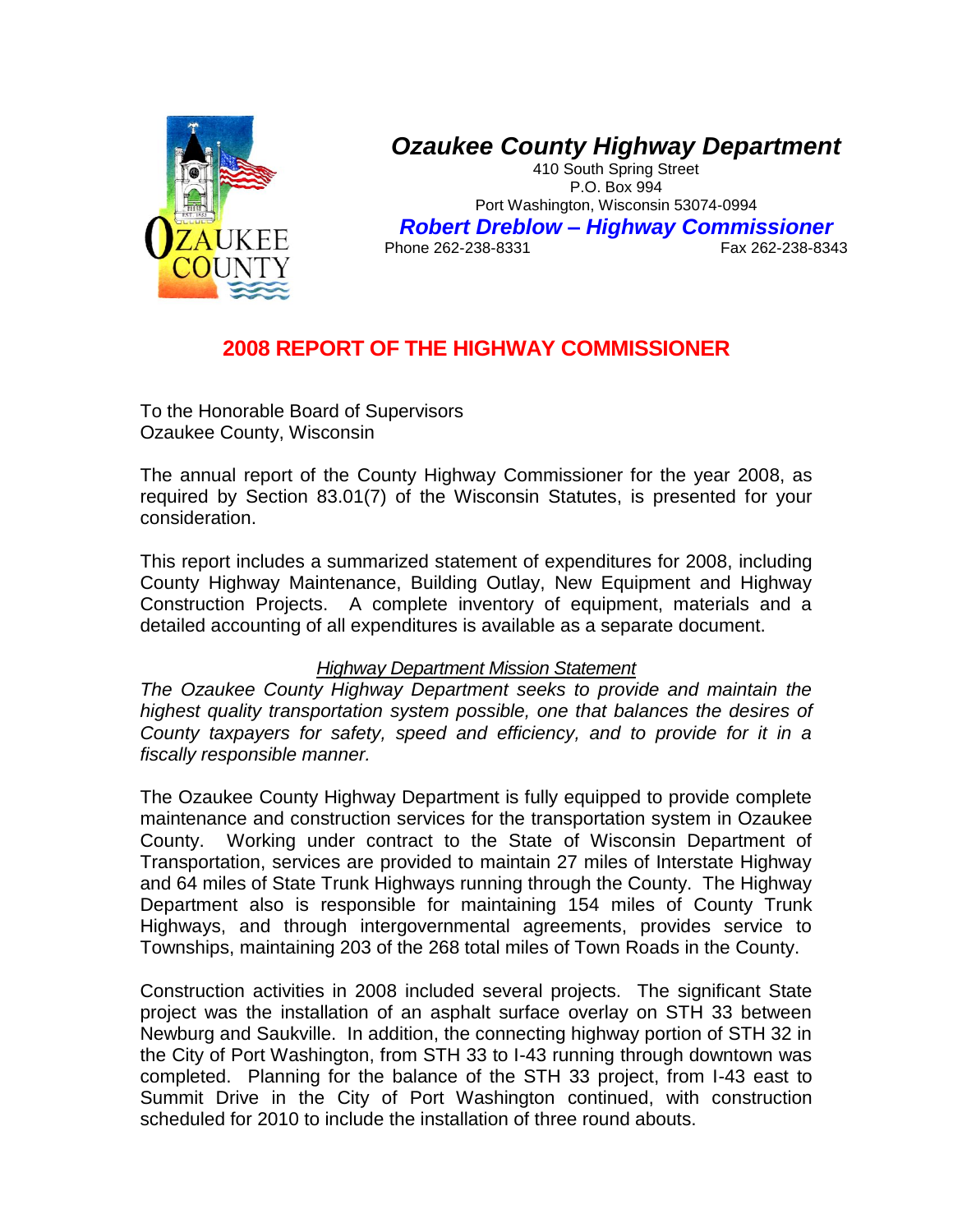Several County Road projects were completed. Of significance was the reconstruction of CTH C, Pioneer Road, from Klug Lane to Green Bay Road. This project was done as part of an intermunicipal agreement with Mequon because it was their responsibility for maintenance. The City agreed to pay the County to perform the reconstruction activities and then agreed to transfer the jurisdiction of the roadway from Green Bay Road, east to Lake Michigan to clear up the joint jurisdiction and place the roadway under one maintaining authority. County crews successfully completed that project that was estimated at \$900,000 and doing it at a cost of about \$750,000. County forces completed a number of notable projects. Crews completed hot mix asphalt overlays, on CTH O from CTH I to Deerfield Road in the Town of Saukville. In addition, CTH K was paved from STH 57 to Kay-K in the Town of Fredonia. In conjunction with the Pioneer Road project that was completed for Mequon, an overlay was placed on CTH C from Klug Lane east to the CTH W bridge over I-43. A new road surface was then completed on CTH C from Green Bay Road to I-43.

Chip seal with boiler slag projects were also completed. These projects included installing an 11/2" overlay on CTH KK from CTH LL to Mink Ranch Road followed with a chip sealing of CTH KK from CTH H to the Port Washington city limit and chipsealing of CTH B from CTH LL to CTH A.

County forces had another successful year in the production of hot mix asphalt material. In 2008, a total of about 40,027 tons were produced, an increase from as the 38,300 tons produced in 2007. In addition, the County crushed 37,357 tons from material obtained from the 159-acre site, known as the Guenther parcel. This amount of gravel was up from 29,042 tons of gravel produced in 2007.

For 2009, work on the interurban trail project to include added trail approaches and a prefabricated steel truss bridge spanning CTH W and I-43 in the Town of Grafton is scheduled to begin in Spring, with completion in Fall. The County hot mix facility will receive a much needed upgrade and repair, with the new plant on line and ready for production by late May for this year's paving season.

Looking ahead to 2010, DOT is planning for the reconstruction of STH 33 from I-43 in Saukville to Summit Drive in Port Washington. Other work includes paving of STH 181 in Mequon between Mequon Road and Pioneer Road in 2010. Also for 2010, intersection improvements to Western and Wauwatosa and Bridge and Wauwatosa Roads are planned. 2010 will also be the year for the construction of CTH W from STH 167 to Glen Oaks in the City of Mequon, a long awaited construction project.

Respectfully submitted,

Robert R. Dreblow, PE, RLS Director of Public Works/Highway Commissioner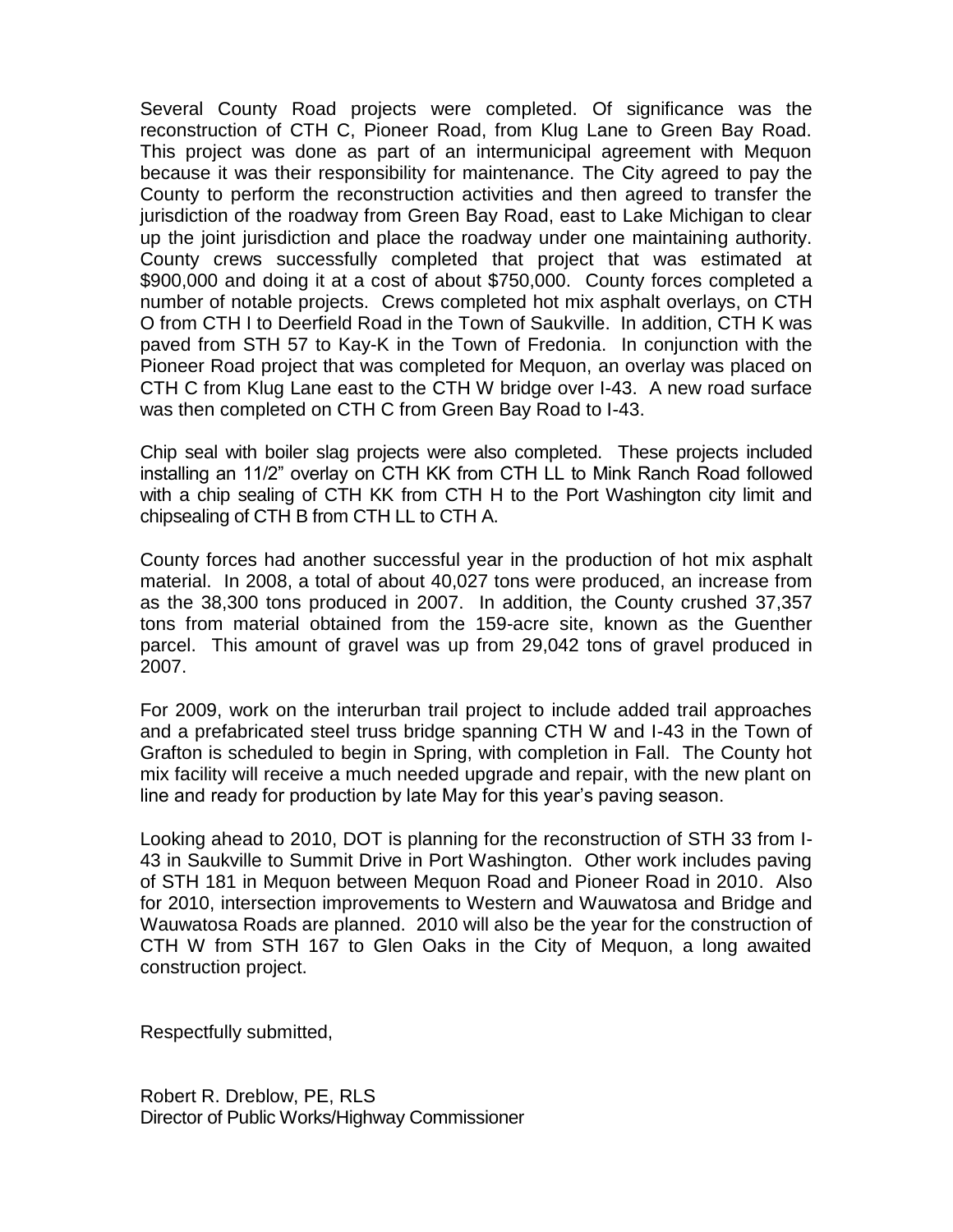## **2008 HIGHWAY CONSTRUCTION PROJECTS**

|                 |                                   | 2008          | 2008           |
|-----------------|-----------------------------------|---------------|----------------|
| <b>Segment</b>  | Project                           | <b>Budget</b> | <b>Expense</b> |
| $105 - 108$     | CTH 'I' Engineer/ROW/Construction |               | 282,425        |
| W05             | CTH 'W' Glen Oaks to STH 167      | 1,600,000     | 122,811        |
| W <sub>13</sub> | STH 60 to Arrowhead Rd            |               | 155,840        |
| O <sub>13</sub> | CTH - O CTH "I" to Deerfield Road | 350,000       | 349,828        |
| K01             | CTH - K STH 57 to Kay-K           | 90,000        | 191,961        |
| <b>KK02</b>     | CTH - KK Meadowlark to Hawthorne  | 130,000       |                |
| <b>T01</b>      | CTH - T County Line to CTH Y      | 130,000       |                |
| T <sub>02</sub> | CTH - T CTH Y to Horns Corners Rd | 130,000       |                |
| CO <sub>3</sub> | CTH C - Klug Lane to CTH W        | 130,000       | 226,796        |
|                 | <b>TOTALS</b>                     | 2,560,000     | 1,329,661      |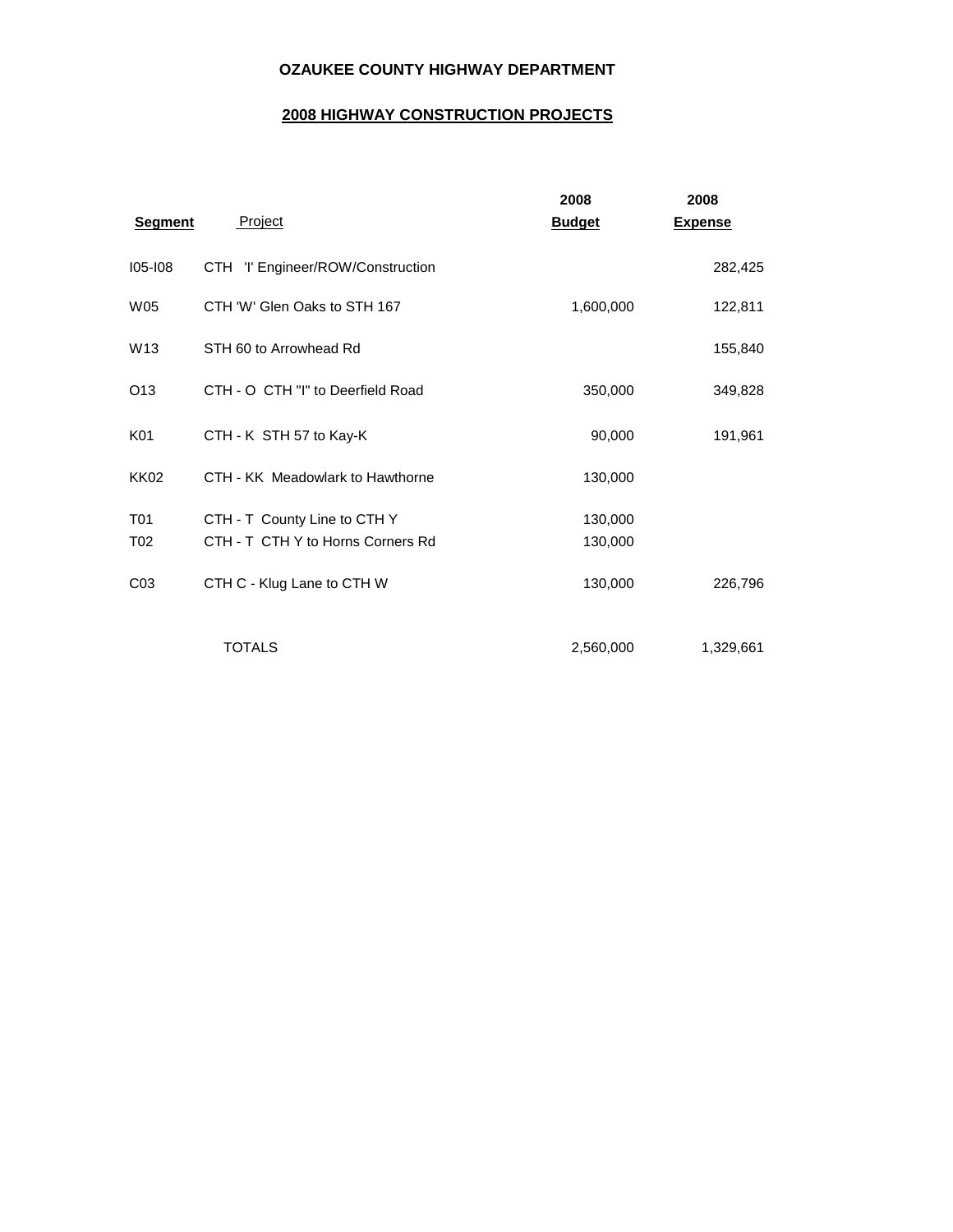## **2008 NEW EQUIPMENT PURCHASES**

|            |                                  |               | <b>Purchase</b><br>à. | <b>Setup</b> |                   |
|------------|----------------------------------|---------------|-----------------------|--------------|-------------------|
| <u>No.</u> | <b>Equipment</b>                 | <b>Budget</b> | <b>Price</b>          | <b>Costs</b> | <b>Total Cost</b> |
| 25 C       | Freightliner 5 yd Truck          | 13,000        |                       | 7,929.22     | 7,929.22          |
| 95 C       | Sign Truck                       | 62,000        | 34,267.00             | 9,609.98     | 43,876.98         |
| 195 C      | Auger Attachment for 95          | 93,000        | 93,000.00             |              | 93,000.00         |
| 90         | 4x4 Pickup Truck                 | 35,000        | 20,912.37             | 3,784.23     | 24,696.60         |
| 61         | One Ton Truck                    | 44,000        | 32,160.83             | 9,039.73     | 41,200.56         |
| 29         | 5 Yard Truck                     | 141,000       | 83,246.59             | 44,913.38    | 128,159.97        |
| 77         | <b>Tri-axle Truck</b>            | 172,000       | 115,504.00            | 42,447.09    | 157,951.09        |
| 629        | Monroe Rev. Snowplow on #29      | 6,500         | 5,694.00              | 654.36       | 6,348.36          |
| 677        | Monroe Rev. Snowplow on #77      | 6,500         | 5,812.00              | 653.46       | 6,465.46          |
| 520        | Wausau Left Wing Plow on #29     | 5,000         | 4,696.00              | 102.66       | 4,798.66          |
| 577        | Wausau Right Wing Plow on #77    | 5,000         | 4,453.00              | 102.66       | 4,555.66          |
| 529        | Wausau Right wing Plow on #29    | 5,000         | 4,453.00              | 102.66       | 4,555.66          |
| 729        | Tailgate Sprdr/Prewet Sys on #29 | 7,000         | 4,864.00              |              | 4,864.00          |
|            | V-box salt spreader              | 12,000        |                       |              |                   |
| 114        | Hydro-Seeder (used)              | 30,000        | 25,769.00             |              | 25,769.00         |
| 120E       | <b>Asphalt Plant Equipment</b>   | 500,000       | 572,555.00            | 23,207.10    | 595,762.10        |
| 154        | Asphalt Rollers - 2.5 ton        | 32,000        | 22,163.00             | 1,231.49     | 23,394.49         |
| 159        | Asphalt Rollers - 7.5 ton        | 65,000        | 49,289.00             | 1,749.62     | 51,038.62         |
| 106        | <b>Asphalt Pavement Router</b>   | 15,000        | 8,279.00              |              | 8,279.00          |
| 108        | <b>Asphalt Pavement Router</b>   | 15,000        | 8,279.00              |              | 8,279.00          |
|            | Misc. Field Equip                | 15,000        |                       |              |                   |
|            | Radios                           | 11,000        |                       |              |                   |
|            | Misc. Shop Equip                 | 15,000        |                       |              |                   |
|            | <b>TOTAL</b>                     | 1,305,000     | 1,095,396.79          | 145,527.64   | 1,240,924.43      |

C Carryover from 2007

3/4/2009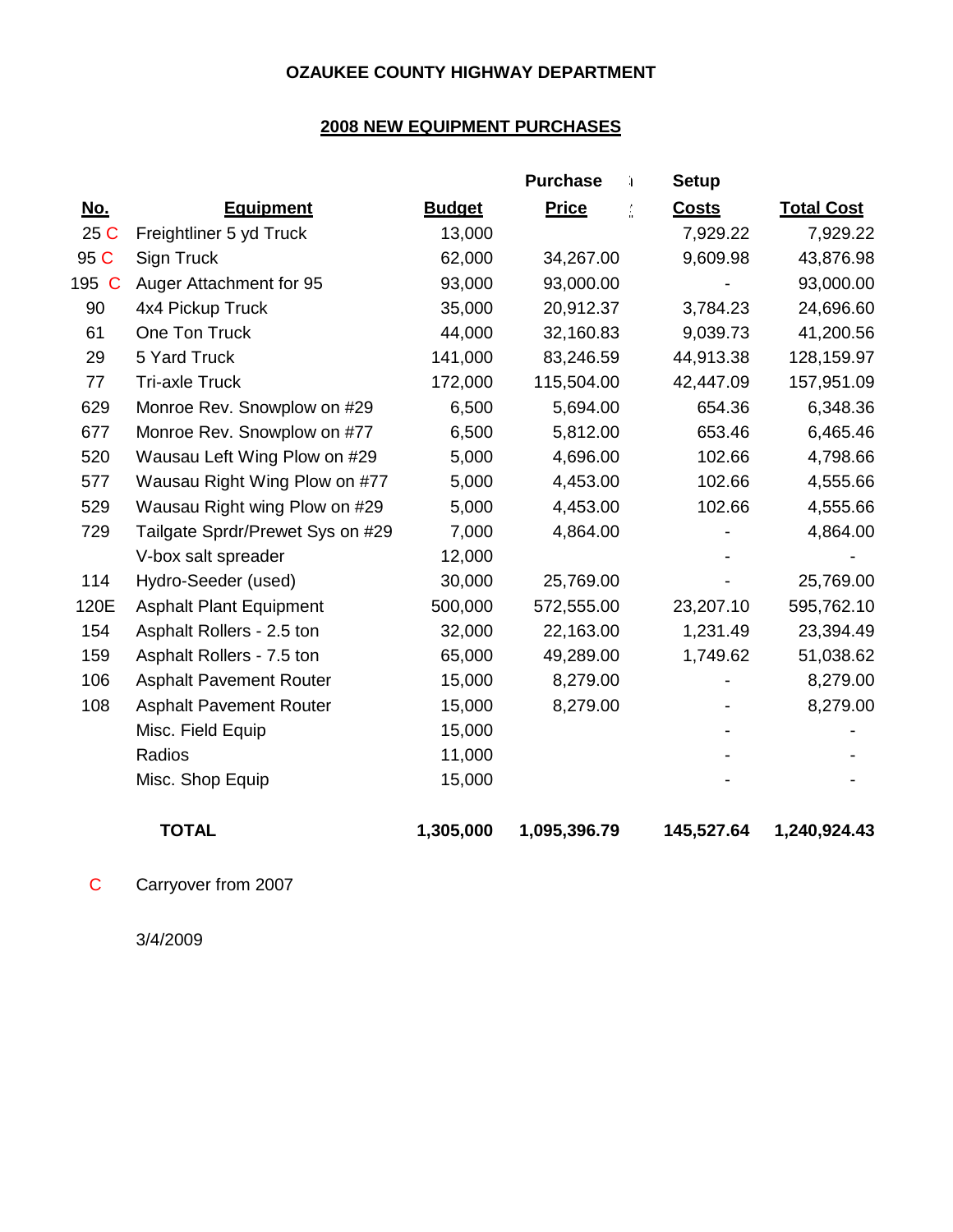# **2008 County Highway Maintenance**

|                                       | 2008 Actual    |                |
|---------------------------------------|----------------|----------------|
|                                       | 2008 Budget    | <b>Expense</b> |
| General Maintenance/601-3-02          |                |                |
| <b>Regular Wages</b>                  | \$455,000.00   | \$346,822.49   |
| Overtime Wages                        | 1,000.00       | 3,108.01       |
| <b>Inventory Adjustment</b>           | 5,000.00       | $-38,444.14$   |
| <b>Other Materials</b>                | 1,500.00       | 3,197.94       |
| <b>Inventory Transfer</b>             | 30,000.00      | 23,792.19      |
| <b>Direct Purchases</b>               | 40,000.00      | 66,685.51      |
| Gravel                                | 15,000.00      | 27,499.38      |
| Asphalt/Premix                        | 130,000.00     | 230,670.16     |
| <b>Trash Disposal</b>                 | 3,000.00       | 3,195.00       |
| Electricity                           |                | 5,398.68       |
| <b>Machinery Charges</b>              | 230,000.00     | 290,332.38     |
| <b>Small Tool Charges</b>             | 18,000.00      | 20,184.91      |
| Incidental Labor (Benefit Charges)    | 370,600.00     | 285,257.07     |
| Records & Reports Charge              | 50,000.00      | 66,815.79      |
| <b>Other Expenses</b>                 | 1,250.00       | 2,018.62       |
|                                       | \$1,350,350.00 | \$1,336,533.99 |
| Winter Maintenance/601-3-03           |                |                |
| <b>Regular Wages</b>                  | \$160,000.00   | \$193,679.48   |
| Overtime Wages                        | 32,000.00      | 95,396.69      |
| <b>Grounds Maintenance Supplies</b>   |                |                |
| <b>Other Materials &amp; Supplies</b> | 6,000.00       | 3,769.34       |
| <b>Inventory Transfer</b>             | 110,000.00     | 215,008.86     |
| <b>Direct Purchases</b>               |                | 7,979.75       |
| <b>Salt Brine</b>                     |                |                |
| <b>Machinery Charges</b>              | 160,000.00     | 391,738.81     |
| Incidental Labor (Benefit Charges)    | 155,094.00     | 236,665.37     |
| <b>Buildings Charge</b>               | 172,812.00     | 68,945.44      |
| <b>Scale Allocation</b>               |                |                |
| <b>Snow Fence Allocation</b>          | $-6,000.00$    | $-4,701.50$    |
| <b>Salt Handling Allocation</b>       | $-5,000.00$    |                |
| Depreciation                          | 32,140.00      | 31,636.33      |
| <b>Other Expense</b>                  | 0.00           | 0.00           |
|                                       | \$817,046.00   | \$1,240,118.57 |
| Signing & Pavement Marking/601-3-04   |                |                |
| <b>Regular Wages</b>                  | \$70,000.00    | \$59,597.03    |
| <b>Overtime Wages</b>                 | 1,000.00       | 694.64         |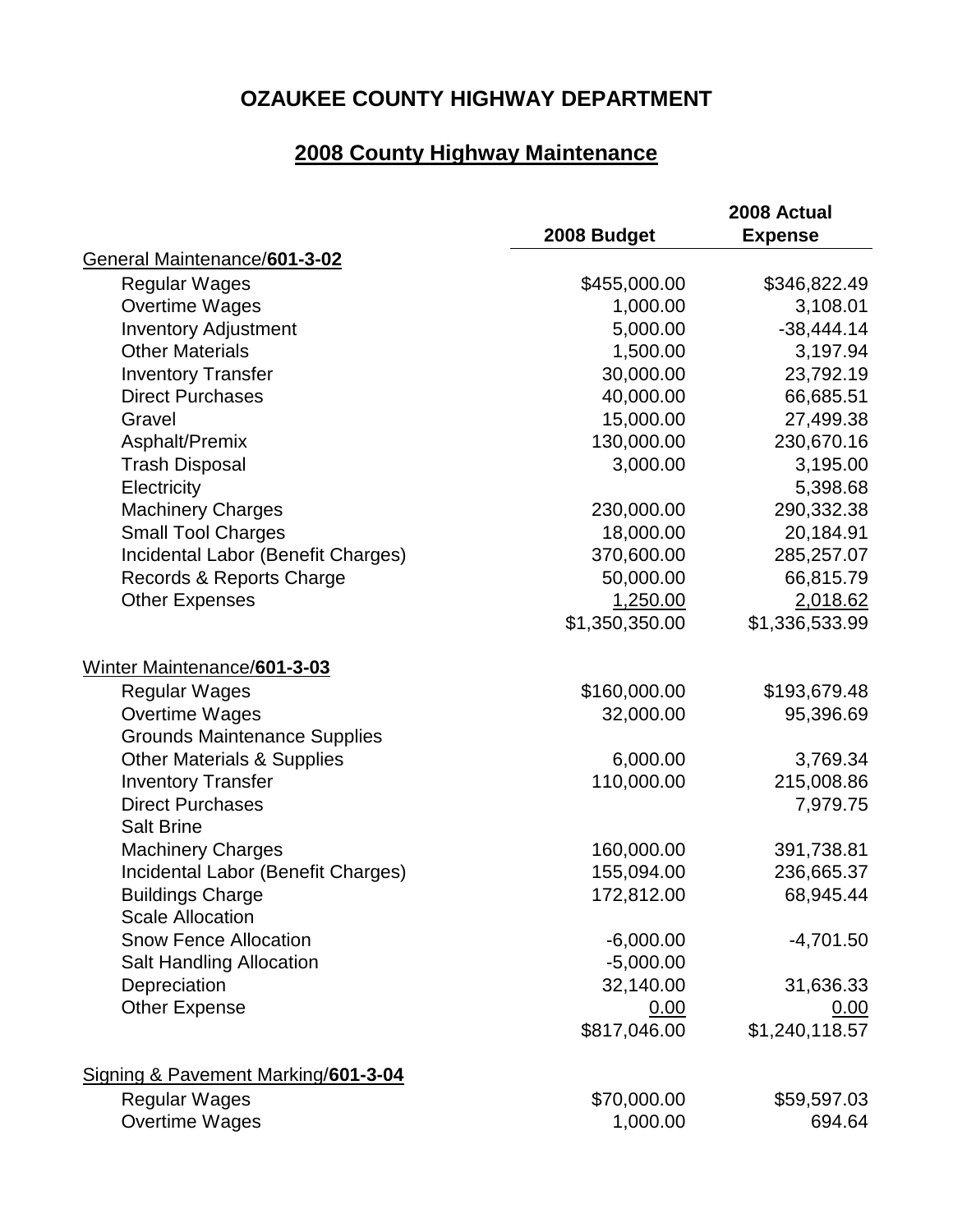| Revenue to Date, Budget Bal. (Shortfall)     | 1,635,097.95    | <u>-1,376,458.43</u> |
|----------------------------------------------|-----------------|----------------------|
| 2008 Levy                                    | \$520,887.00    |                      |
| <b>Total Revenue</b>                         | \$1,083,388.00  | \$1,114,210.95       |
| Accident Damage Rec./601-3-02-49311-000      | 1,000.00        | 2,622.15             |
| Other Revenue/601-3-02-49302-000             |                 | 0.00                 |
| Utility Permits/601-3-02-47170-000           | 6,250.00        | 5.175.00             |
| Access Control Permits/601-3-02-47160-000    | 1,000.00        | 780.00               |
| Sale of Highway Materials/601-3-02-44351-000 | 300.00          | 0.00                 |
| Salt Storage Revenue/601-3-03-44254-000      | 1,000.00        | 0.00                 |
| <b>FEMA Revenue</b>                          |                 |                      |
| State Transportation Aids/205-1-01-42330-000 | \$1,073,838.00  | \$1,105,633.80       |
|                                              | <b>Revenues</b> |                      |
| <b>Total Operating Expense</b>               | 2,577,375.00    | \$3,011,556.38       |
|                                              | \$134,637.00    | \$145,337.24         |
| Incidental Labor (Benefit Charges)           | 7,037.00        | 6,304.09             |
| <b>Machinery Charges</b>                     | 11,000.00       | 14,344.60            |
| <b>Direct Purchases</b>                      | 75,000.00       | 82,805.61            |
| <b>Inventory Transfer</b>                    | 33,000.00       | 34,168.68            |
| Overtime Wages                               | 3,100.00        | 1,055.56             |
| <b>Regular Wages</b>                         | \$5,500.00      | \$6,658.70           |
| Special Projects/601-3-05                    |                 |                      |
|                                              | 275,342.00      | 289,566.58           |
| <b>Other Expense</b>                         | 0.00            | 0.00                 |
| Sign Sales to Others (allocation)            | $-15,000.00$    | $-14,186.37$         |
| Incidental Labor (Benefit Charges)           | 58,092.00       | 49,275.46            |
| <b>Machinery Charges</b>                     | 36,000.00       | 53,000.03            |
| <b>Maintenance Contracts</b>                 | 750.00          |                      |
| <b>Equipment Repair &amp; Maintenance</b>    | 2,000.00        | 34,124.32            |
| Electricity                                  | 15,000.00       | 5,899.64             |
| Signs                                        | 10,000.00       |                      |
| <b>Direct Purchases</b>                      | 17,500.00       | 17,665.56            |
| <b>Inventory Transfer</b>                    | 80,000.00       | 81,230.15            |
| <b>Other Materials</b>                       |                 | 2,266.12             |